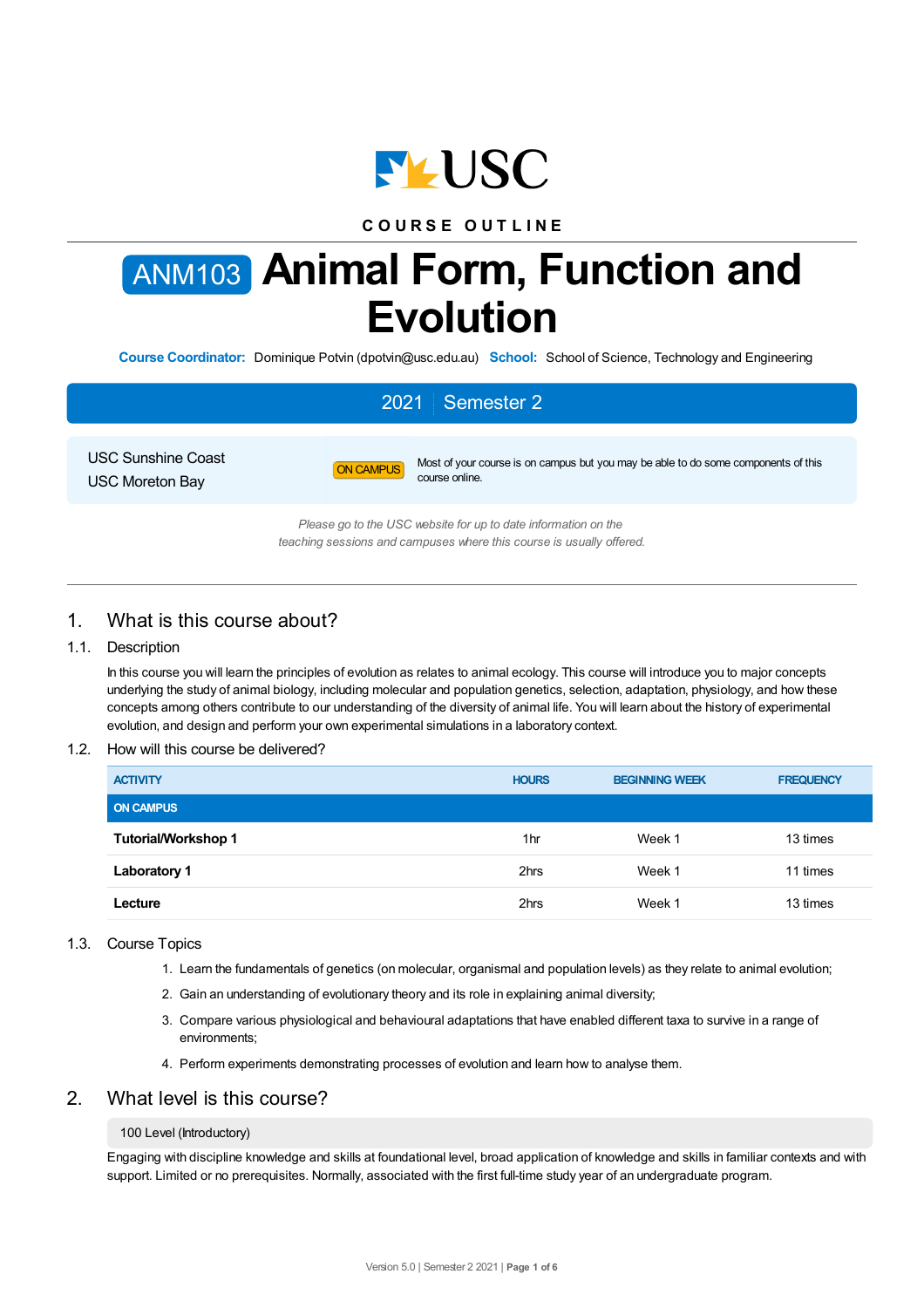# 3. What is the unit value of this course?

12 units

# 4. How does this course contribute to my learning?

|      |                  | <b>COURSE LEARNING OUTCOMES</b>                                                                                                                                                              | <b>GRADUATE QUALITIES</b>                                                 |  |  |  |  |
|------|------------------|----------------------------------------------------------------------------------------------------------------------------------------------------------------------------------------------|---------------------------------------------------------------------------|--|--|--|--|
|      |                  | On successful completion of this course, you should be able to                                                                                                                               | Completing these tasks<br>successfully will contribute to<br>you becoming |  |  |  |  |
|      |                  | Demonstrate and apply knowledge in the discipline of comparative animal physiolog                                                                                                            | Knowledgeable<br>Creative and critical thinker                            |  |  |  |  |
|      |                  | Critically analyse and solve problems in physiology by collecting, accurately recording, interpreting,<br>drawing conclusions from and presenting data, according to scientific conventions. | Creative and critical thinker                                             |  |  |  |  |
|      | $\left(3\right)$ | Research, organise, scientifically communicate and present information about comparative<br>physiology in a creative and informative way.                                                    | Creative and critical thinker<br>Empowered                                |  |  |  |  |
| 5.   |                  | Am I eligible to enrol in this course?                                                                                                                                                       |                                                                           |  |  |  |  |
|      |                  | Refer to the USC Glossary of terms for definitions of "pre-requisites, co-requisites and anti-requisites".                                                                                   |                                                                           |  |  |  |  |
| 5.1. |                  | Pre-requisites                                                                                                                                                                               |                                                                           |  |  |  |  |

Enrolled in Program SC012, ED112, UC103, SC201, SB303, SC301, SC320, SB301 or SA301

# 5.2. Co-requisites

Not applicable

5.3. Anti-requisites

Not applicable

5.4. Specific assumed prior knowledge and skills (where applicable) High School level science

# 6. How am Igoing to be assessed?

6.1. Grading Scale

Standard Grading (GRD)

High Distinction (HD), Distinction (DN), Credit (CR), Pass (PS), Fail (FL).

6.2. Details of early feedback on progress

Each week there are lab worksheets to hand in. By week 5 you will have handed in 5 of these, which will have been marked, so you know if you're on the right track.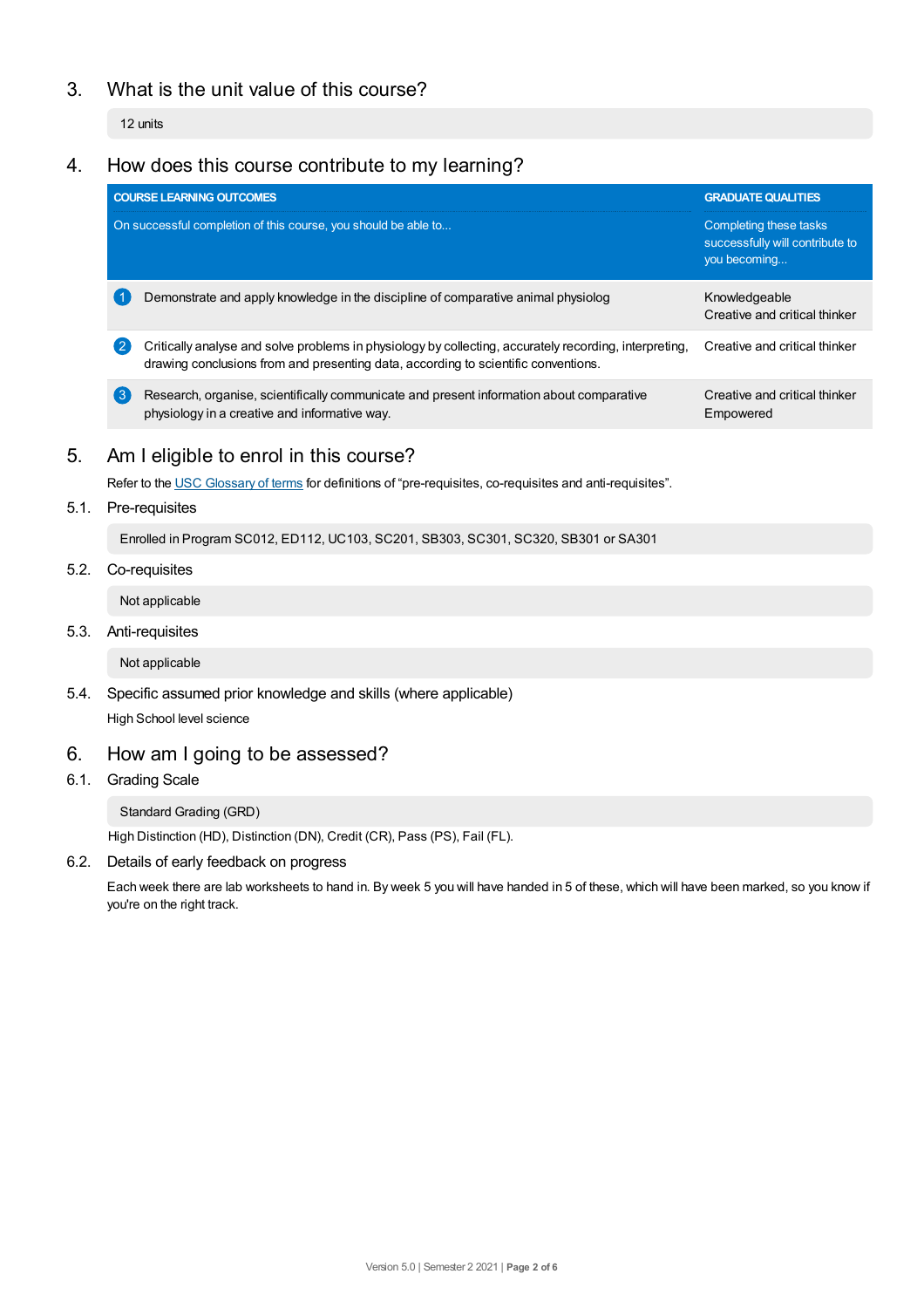# 6.3. Assessment tasks

| <b>DELIVERY</b><br><b>MODE</b> | <b>TASK</b><br>NO. | <b>ASSESSMENT</b><br><b>PRODUCT</b>       | <b>INDIVIDUAL</b><br><b>OR GROUP</b> | <b>WEIGHTING</b><br>$\%$ | <b>WHAT IS THE</b><br><b>DURATION /</b><br>LENGTH? | <b>WHEN SHOULD I</b><br>SUBMIT?                 | <b>WHERE SHOULD I</b><br><b>SUBMIT IT?</b>               |
|--------------------------------|--------------------|-------------------------------------------|--------------------------------------|--------------------------|----------------------------------------------------|-------------------------------------------------|----------------------------------------------------------|
| All                            | $\mathbf{1}$       | Practical /<br><b>Laboratory Skills</b>   | Individual                           | 20%                      | $11 \times 200$<br>words                           | Throughout teaching<br>period (refer to Format) | In Class                                                 |
| All                            | 2                  | Artefact - Creative,<br>and Written Piece | Group                                | 30%                      | 5 min<br>narration 350<br>$-500$ words             | Week 10                                         | Online Assignment<br>Submission                          |
| All                            | 3                  | Report                                    | Individual                           | 20%                      | 1200 words                                         | Week 13                                         | Online Assignment<br>Submission with<br>plagiarism check |
| All                            | 4                  | Examination -<br>Centrally<br>Scheduled   | Individual                           | 30%                      | 2 hr (1000<br>words)                               | Exam Period                                     | Exam Venue                                               |

# **All - Assessment Task 1:** - Laboratory-activity worksheets

| <b>GOAL:</b>     | Demonstrate and apply knowledge of evolution and genetics activities performed in the scheduled laboratory classes.                                                                                                                                            |                                                                                                                                 |                                     |  |  |
|------------------|----------------------------------------------------------------------------------------------------------------------------------------------------------------------------------------------------------------------------------------------------------------|---------------------------------------------------------------------------------------------------------------------------------|-------------------------------------|--|--|
| <b>PRODUCT:</b>  | <b>Practical / Laboratory Skills</b>                                                                                                                                                                                                                           |                                                                                                                                 |                                     |  |  |
| <b>FORMAT:</b>   | You will individually complete twelve laboratory-activity worksheets during scheduled laboratory classes. Worksheets may<br>include written responses to questions, scientific drawings, calculations, graphing and interpretation of experimental<br>results. |                                                                                                                                 |                                     |  |  |
| <b>CRITERIA:</b> | No.                                                                                                                                                                                                                                                            |                                                                                                                                 | <b>Learning Outcome</b><br>assessed |  |  |
|                  |                                                                                                                                                                                                                                                                | Solve problems in zoology                                                                                                       | $\mathbf{0}$                        |  |  |
|                  | 2                                                                                                                                                                                                                                                              | Communicate your understanding of theoretical concepts or your interpretation of<br>experimental results in an accurate manner. | $\left( 1\right)$                   |  |  |
|                  |                                                                                                                                                                                                                                                                |                                                                                                                                 |                                     |  |  |

# **All - Assessment Task 2:** Animal adaptation presentation

| <b>GOAL:</b>     | Compare and contrast the adaptations of two or more animals to a shared environmental challenge                                                                                                                                                                                                                                                                                                                                                                                                                                                                                                                                                                                                                                                                                                                                                                                                                         |                                     |  |  |  |
|------------------|-------------------------------------------------------------------------------------------------------------------------------------------------------------------------------------------------------------------------------------------------------------------------------------------------------------------------------------------------------------------------------------------------------------------------------------------------------------------------------------------------------------------------------------------------------------------------------------------------------------------------------------------------------------------------------------------------------------------------------------------------------------------------------------------------------------------------------------------------------------------------------------------------------------------------|-------------------------------------|--|--|--|
| <b>PRODUCT:</b>  | Artefact - Creative, and Written Piece                                                                                                                                                                                                                                                                                                                                                                                                                                                                                                                                                                                                                                                                                                                                                                                                                                                                                  |                                     |  |  |  |
| <b>FORMAT:</b>   | In groups of 2-3 students, you will produce a digital presentation comparing a behavioural or physiological adaptation for<br>survival or reproduction between two animal groups that share a specific environmental challenge, e.g., salt-excretion<br>methods in marine fish and sea turtles, or wings in butterflies and bats Suggested topics will be provided on Blackboard<br>and you will inform the Course Coordinator of your choice. You will produce a 5-minute movie (you can use software such<br>as iMovie or Windows Movie maker) that is informative, interesting and scientifically based. A written copy of your<br>referenced narration (approximately 350-500 words, Harvard style referencing) must be submitted to SafeAssign on<br>Blackboard by the due date. The movie file will also be uploaded to Blackboard. Further instructions and resource material<br>will be supplied on Blackboard. |                                     |  |  |  |
| <b>CRITERIA:</b> | No.                                                                                                                                                                                                                                                                                                                                                                                                                                                                                                                                                                                                                                                                                                                                                                                                                                                                                                                     | <b>Learning Outcome</b><br>assessed |  |  |  |
|                  | Research a scientific topic and understand the relevant content                                                                                                                                                                                                                                                                                                                                                                                                                                                                                                                                                                                                                                                                                                                                                                                                                                                         | $(2)$ $(3)$                         |  |  |  |
|                  | 2<br>Demonstrate and communicate your scientific understanding in a professional manner.                                                                                                                                                                                                                                                                                                                                                                                                                                                                                                                                                                                                                                                                                                                                                                                                                                | $\left(3\right)$                    |  |  |  |
|                  |                                                                                                                                                                                                                                                                                                                                                                                                                                                                                                                                                                                                                                                                                                                                                                                                                                                                                                                         |                                     |  |  |  |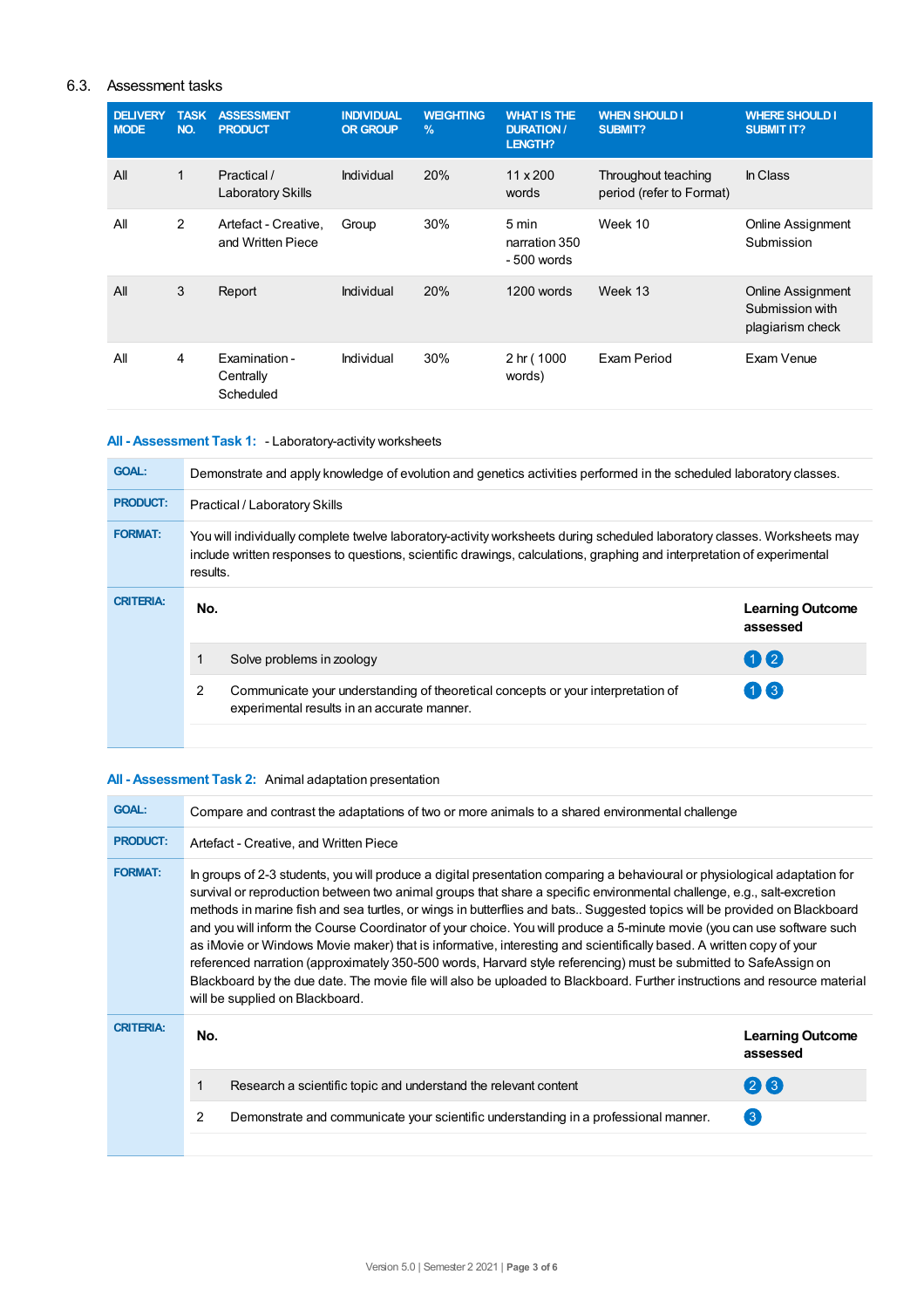#### **All - Assessment Task 3:** Laboratory Report

| <b>GOAL:</b>     | Synthesise and communicate one of the laboratory experiments the the format of a formal scientific report.                                                                                                                                                                                                            |                                     |  |  |
|------------------|-----------------------------------------------------------------------------------------------------------------------------------------------------------------------------------------------------------------------------------------------------------------------------------------------------------------------|-------------------------------------|--|--|
| <b>PRODUCT:</b>  | Report                                                                                                                                                                                                                                                                                                                |                                     |  |  |
| <b>FORMAT:</b>   | You will choose one (1) of the appropriate laboratory experiments done throughout the semester and write a scientific<br>report (Title, Introduction, Methods, Results, Discussion, References) on that experiment and its results. You may use your<br>own results of those of the combined class (provided to you). |                                     |  |  |
| <b>CRITERIA:</b> | No.                                                                                                                                                                                                                                                                                                                   | <b>Learning Outcome</b><br>assessed |  |  |
|                  | $\mathbf{1}$<br>You will be assessed on the accuracy and completeness of your background research on<br>the topic, your interpretation of the results, synthesising those results with the wider<br>literature and your communication/presentation of the whole experiment.                                           | 023                                 |  |  |
|                  |                                                                                                                                                                                                                                                                                                                       |                                     |  |  |

#### **All - Assessment Task 4:** End-of-semester Examination

| <b>GOAL:</b>     | Complete a final examination testing knowledge and application of theory.                                                                                                                                                                                                                                                                                                                 |                                     |  |  |  |
|------------------|-------------------------------------------------------------------------------------------------------------------------------------------------------------------------------------------------------------------------------------------------------------------------------------------------------------------------------------------------------------------------------------------|-------------------------------------|--|--|--|
| <b>PRODUCT:</b>  | <b>Examination - Centrally Scheduled</b>                                                                                                                                                                                                                                                                                                                                                  |                                     |  |  |  |
| <b>FORMAT:</b>   | The final exam is a comprehensive, two (2) hour final examination, consisting of multiple choice questions. The<br>examination is closed book. Formative fortnightly multiple choice style quizzes will be available on Blackboard to help you<br>to gauge your progress with your learning in the course and familiarise yourself with the level of expectation of content<br>knowledge. |                                     |  |  |  |
| <b>CRITERIA:</b> |                                                                                                                                                                                                                                                                                                                                                                                           |                                     |  |  |  |
|                  | No.                                                                                                                                                                                                                                                                                                                                                                                       | <b>Learning Outcome</b><br>assessed |  |  |  |
|                  | 1<br>Demonstrate and communicate knowledge of evolutionary theory as relates to animal<br>ecology.                                                                                                                                                                                                                                                                                        |                                     |  |  |  |

# 7. Directed study hours

A 12-unit course will have total of 150 learning hours which will include directed study hours (including online if required), self-directed learning and completion of assessable tasks. Directed study hours may vary by location. Student workload is calculated at 12.5 learning hours per one unit.

# 8. What resources do I need to undertake this course?

Please note: Course information, including specific information of recommended readings, learning activities, resources, weekly readings, etc. are available on the course Blackboard site– Please log in as soon as possible.

#### 8.1. Prescribed text(s) or course reader

Please note that you need to have regular access to the resource(s) listed below. Resources may be required or recommended.

| REQUIRED? AUTHOR |               | <b>YEAR TITLE</b>                                   | <b>PUBLISHER</b>                            |
|------------------|---------------|-----------------------------------------------------|---------------------------------------------|
| Reguired         | Zimmer, Carl. | 2010 The tangled bank: an introduction to evolution | Greenwood Village,<br>Colo: Roberts and Co. |

#### 8.2. Specific requirements

You must wear a lab coat, enclosed shoes, and safety glasses during laboratory classes. You must either purchase and bring to lab classes a copy of the Introduction to Animal Physiology laboratory manual, or alternatively print out the manual from Blackboard. The lab manual is available for purchase from Mail and Print Services (MaPS). Some labs will utilize both student's own mobile devices, and/or onsite computers.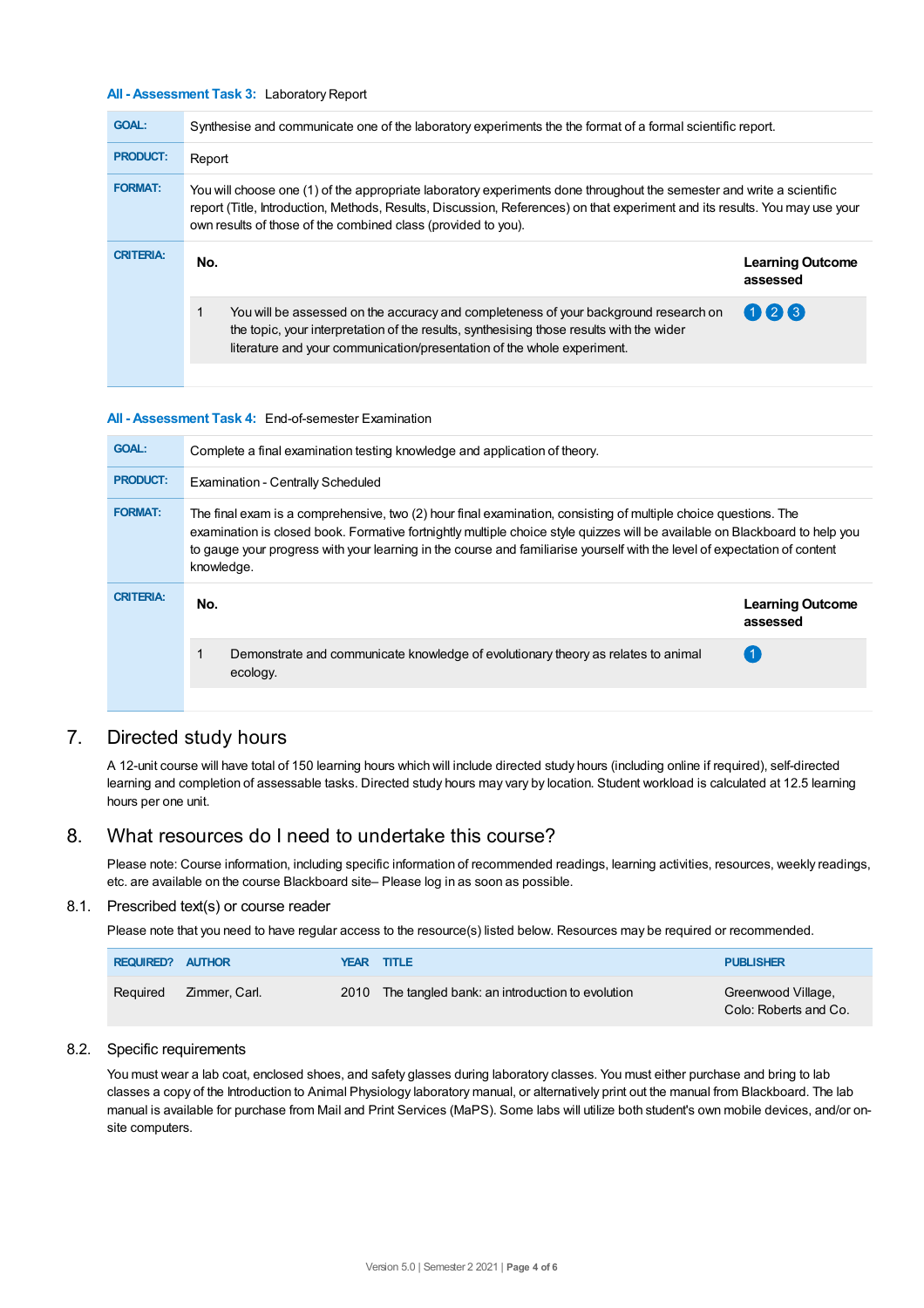# 9. How are risks managed in this course?

Risk assessments have been performed for all laboratory classes and a moderate level of health and safety risk exists. Moderate risks are those associated with laboratory work such as working with chemicals and hazardous substances. You will be required to undertake laboratory induction training and it is also your responsibility to review course material, search online, discuss with lecturers and peers and understand the health and safety risks associated with your specific course of study and to familiarise yourself with the University's general health and safety principles by reviewing the online [induction](https://online.usc.edu.au/webapps/blackboard/content/listContentEditable.jsp?content_id=_632657_1&course_id=_14432_1) training for students, and following the instructions of the University staff

# 10. What administrative information is relevant to this course?

## 10.1. Assessment: Academic Integrity

Academic integrity is the ethical standard of university participation. It ensures that students graduate as a result of proving they are competent in their discipline. This is integral in maintaining the value of academic qualifications. Each industry has expectations and standards of the skills and knowledge within that discipline and these are reflected in assessment.

Academic integrity means that you do not engage in any activity that is considered to be academic fraud; including plagiarism, collusion or outsourcing any part of any assessment item to any other person. You are expected to be honest and ethical by completing all work yourself and indicating in your work which ideas and information were developed by you and which were taken from others. You cannot provide your assessment work to others.You are also expected to provide evidence of wide and critical reading, usually by using appropriate academic references.

In order to minimise incidents of academic fraud, this course may require that some of its assessment tasks, when submitted to Blackboard, are electronically checked through SafeAssign. This software allows for text comparisons to be made between your submitted assessment item and all other work that SafeAssign has access to.

## 10.2. Assessment: Additional Requirements

Eligibility for Supplementary Assessment

Your eligibility for supplementary assessment in a course is dependent of the following conditions applying:

The final mark is in the percentage range 47% to 49.4% The course is graded using the Standard Grading scale You have not failed an assessment task in the course due to academic misconduct

## 10.3. Assessment: Submission penalties

Late submission of assessment tasks may be penalised at the following maximum rate:

- 5% (of the assessment task's identified value) per day for the first two days from the date identified as the due date for the assessment task.

- 10% (of the assessment task's identified value) for the third day - 20% (of the assessment task's identified value) for the fourth day and subsequent days up to and including seven days from the date identified as the due date for the assessment task.

- A result of zero is awarded for an assessment task submitted after seven days from the date identified as the due date for the assessment task. Weekdays and weekends are included in the calculation of days late. To request an extension you must contact your course coordinator to negotiate an outcome.

## 10.4. Study help

For help with course-specific advice, for example what information to include in your assessment, you should first contact your tutor, then your course coordinator, if needed.

If you require additional assistance, the Learning Advisers are trained professionals who are ready to help you develop a wide range of academic skills. Visit the Learning [Advisers](https://www.usc.edu.au/current-students/student-support/academic-and-study-support/learning-advisers) web page for more information, or contact Student Central for further assistance: +61 7 5430 2890 or [studentcentral@usc.edu.au](mailto:studentcentral@usc.edu.au).

## 10.5. Wellbeing Services

Student Wellbeing provide free and confidential counselling on a wide range of personal, academic, social and psychological matters, to foster positive mental health and wellbeing for your academic success.

To book a confidential appointment go to [Student](https://studenthub.usc.edu.au/) Hub, email [studentwellbeing@usc.edu.au](mailto:studentwellbeing@usc.edu.au) or call 07 5430 1226.

## 10.6. AccessAbility Services

Ability Advisers ensure equal access to all aspects of university life. If your studies are affected by a disability, learning disorder mental health issue, , injury or illness, or you are a primary carer for someone with a disability or who is considered frail and aged, [AccessAbility](https://www.usc.edu.au/learn/student-support/accessability-services/documentation-requirements) Services can provide access to appropriate reasonable adjustments and practical advice about the support and facilities available to you throughout the University.

To book a confidential appointment go to [Student](https://studenthub.usc.edu.au/) Hub, email [AccessAbility@usc.edu.au](mailto:AccessAbility@usc.edu.au) or call 07 5430 2890.